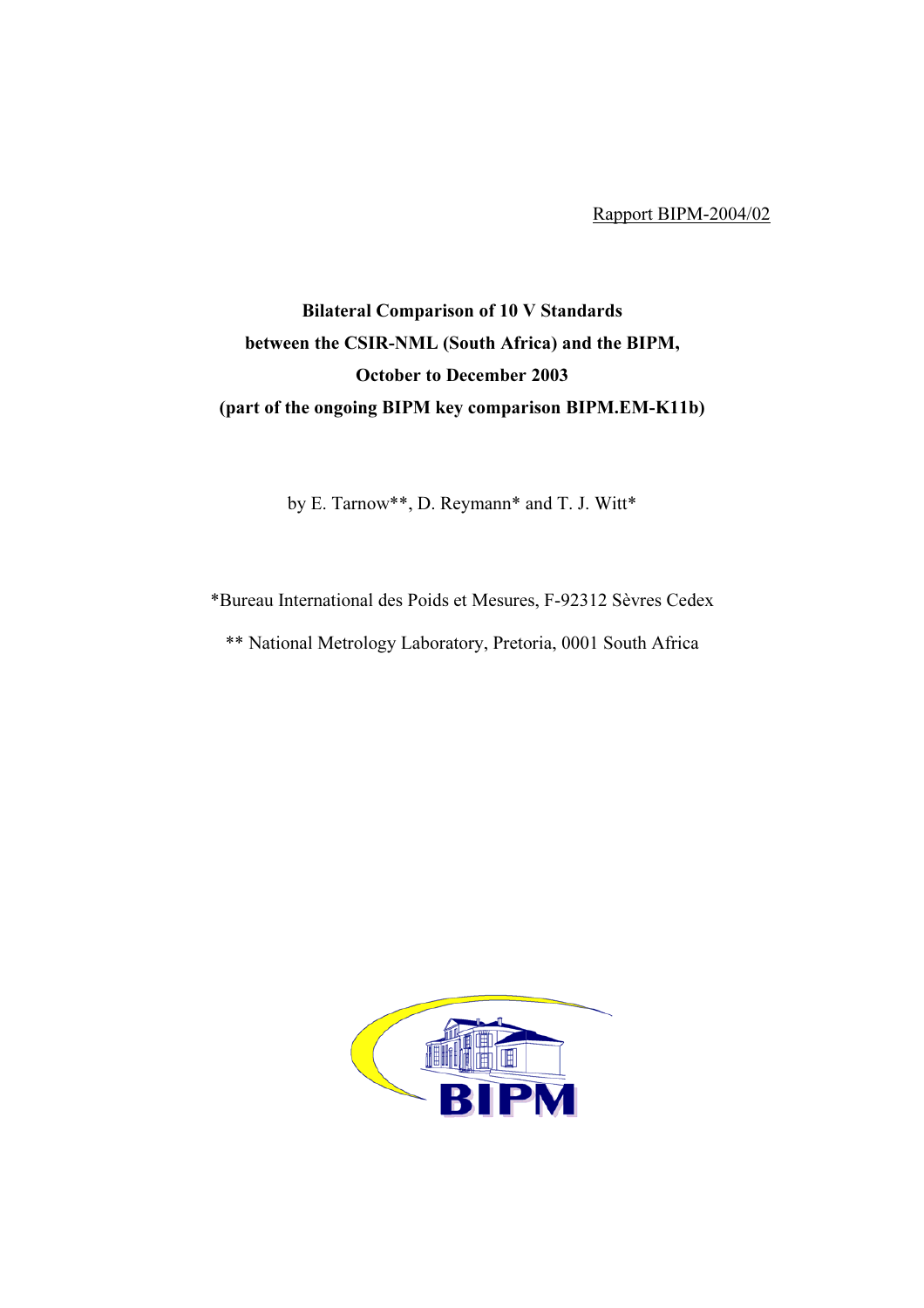## Bilateral Comparison of 10 V Standards between the CSIR-NML (South Africa) and the BIPM, October to December 2003 (part of the ongoing BIPM key comparison BIPM.EM-K11b)

by E. Tarnow\*\*, D. Reymann\* and T. J. Witt\*

\*Bureau International des Poids et Mesures, F-92312 Sèvres Cedex \*\* National Metrology Laboratory, Pretoria, 0001 South Africa

As a part of the ongoing BIPM key comparison BIPM.EM-K11b, a comparison of the 10 V voltage reference standards of the BIPM and the National Metrology Laboratory (NML), Pretoria, South Africa, was carried out between October and December 2003. Three BIPM 732B Zener diode-based travelling standards, Z BIPM B (ZB), Z BIPM C (ZC) and Z BIPM D (ZD), were transported by freight. Both the NML and the BIPM measurements of the travelling standards were carried out by direct comparison with the Josephson effect standard. Results of all measurements were corrected for the dependence of the output voltages on ambient temperature and pressure.

Figure 1 shows the measured values obtained for the three standards by the two laboratories. The BIPM values and uncertainties, and those of the NML are calculated for the reference date from linear least-squares fits to all data from each laboratory.

Table 1 lists the results of the comparison and the component uncertainty contributions for the comparison CSIR-NML/BIPM. Experience has shown that flicker or 1/f noise dominates the stability characteristics of Zener diode standards and it is not appropriate to use the standard deviation divided by the square root of the number of observations to characterize the dispersion of measured values. For the present standards, the relative value of the flicker floor voltage is about 1 part in  $10^8$ .

In estimating the uncertainty we have calculated the *a priori* uncertainty based on all known sources except that associated with the stability of the standards when transported. We compare this with the *a posteriori* uncertainty estimated by the standard deviation of the weighted mean of the results from the three travelling standards. With only three travelling standards, the uncertainty of the standard deviation of the mean is comparable to the value of the standard deviation of the mean itself. If the a posteriori uncertainty is significantly different from the a priori uncertainty, we assume that a standard has changed in an unusual way and we use the larger of these two estimates in calculating the final uncertainty.

An informal comparison at 1.018 V was carried out with the same standards at the same time. Similar presentation of the results is given in appendix A.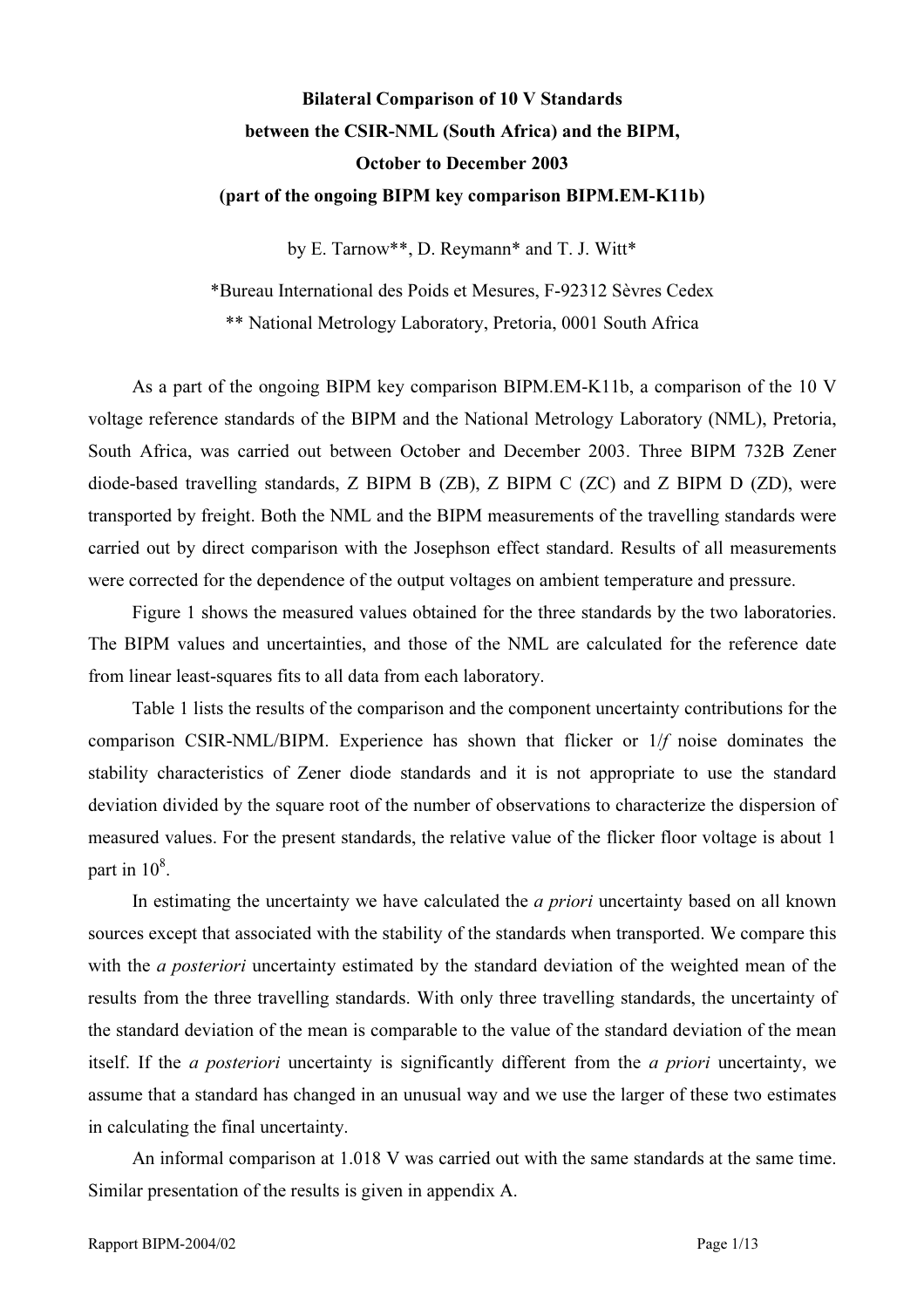In Table 1, the following elements are listed:

(1) the predicted value  $U<sub>NML</sub>$  of each Zener, computed using a linear least squares fit to all of the data from the CSIR-NML and referenced to the mean date of the NML's measurements;

(2) the Type A uncertainty due to the instability of the Zener, computed as the standard uncertainty of the value predicted by the linear drift model, or as an estimate of the 1/f noise voltage level;

(3) the uncertainty component arising from the measuring equipment of the CSIR-NML: this uncertainty is completely correlated between the different Zeners used for a comparison<sup>[1]</sup>;

(4-6) the corresponding quantities for the BIPM referenced to the mean date of the NML's measurements;

(7) the uncertainty due to the combined effects of the uncertainties of the pressure and temperature coefficients and to the difference of the mean pressures and temperatures in the participating laboratories; although the same equipment is used to measure the coefficients for all Zeners, the uncertainty is dominated by the Type A uncertainty of each Zener, so that the final uncertainty can be considered as uncorrelated among the different Zeners used in a comparison;

(8) the difference ( $U_{\text{NML}} - U_{\text{BIPM}}$ ) for each Zener;

(9) the uncorrelated part of the uncertainty;

(10) the result of the comparison, which is the weighted mean of the differences of the calibration results for the different standards, using as weights the reciprocal of the square of the uncorrelated part of the uncertainty components for each travelling standard;

(11 and 12) the uncertainty of the transfer, estimated by the following two methods: (11) the a priori uncertainty, which is the expected uncertainty from the different Zeners, taking into account only the uncorrelated uncertainties of the individual results; (12) the a posteriori uncertainty, which is the standard deviation of the weighted mean of the different results;

(13) the correlated part of the uncertainty; and

(14) the total uncertainty of the comparison, which is the root sum square of the correlated part of the uncertainty and of the larger of  $(11)$  and  $(12)$ .

Table 2 summarizes the uncertainties due to the BIPM measuring equipment.

Table 3 summarizes the uncertainties due to the CSIR-NML measuring equipment.

 $\overline{a}$ 

<sup>[1.]</sup> In fact, there is a high degree of correlation between these input quantities and we can assume a correlation coefficient of unity without significantly affecting the standard uncertainty of the result of this comparison.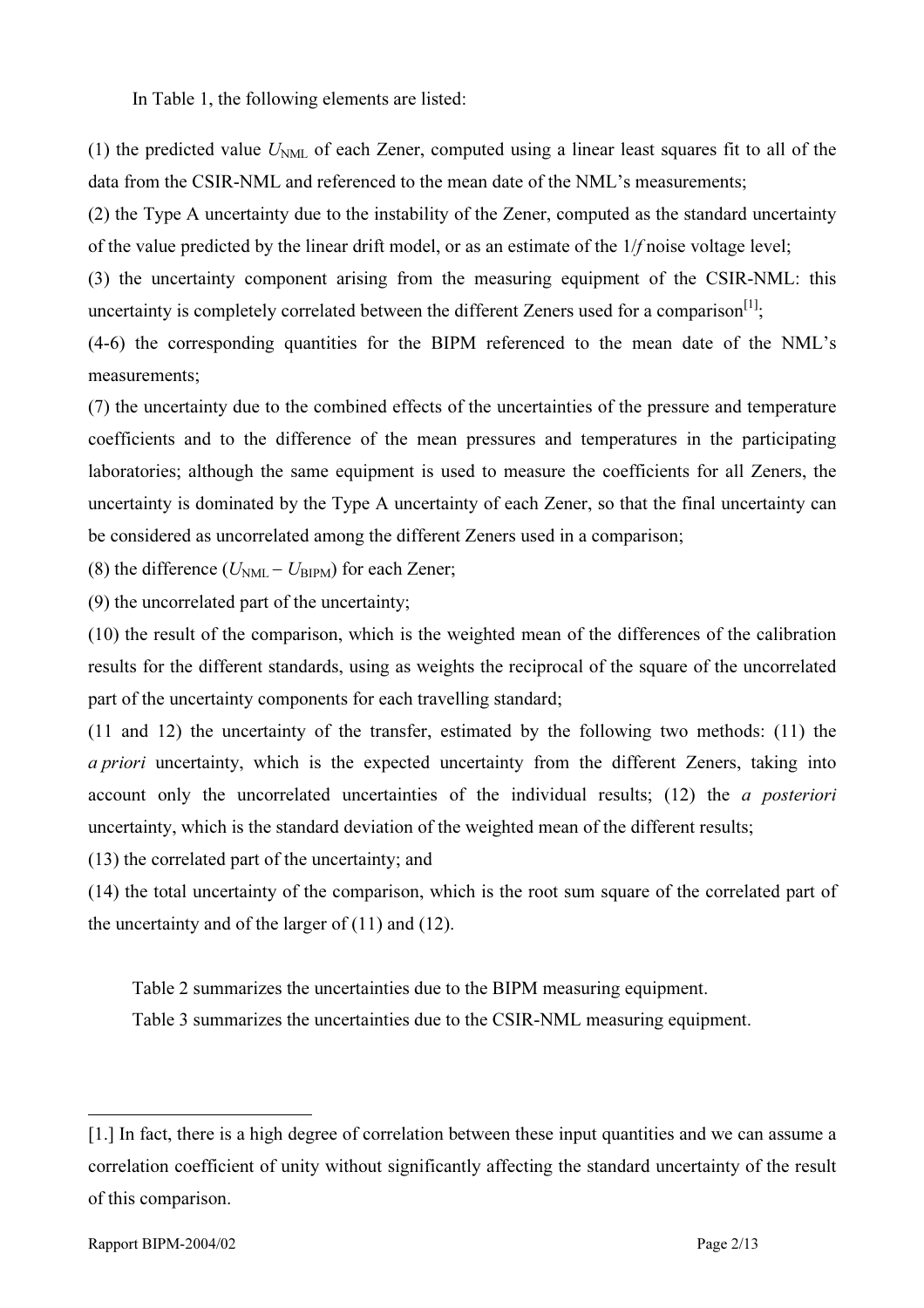The final result of the comparison is presented as the differences between the values assigned by the two laboratories to a 10 V standard. The difference between the value assigned to a 10 V standard by the NML, at the NML,  $U<sub>NML</sub>$ , and that assigned by the BIPM, at the BIPM,  $U<sub>BIPM</sub>$ , for the reference date is

$$
U_{\text{NML}} - U_{\text{BIPM}} = -0.01 \text{ }\mu\text{V}; \quad u_c = 0.33 \text{ }\mu\text{V on } 2003/11/11,
$$

where  $u_c$  is the combined Type A and Type B standard uncertainty from both laboratories.

This is a most satisfactory result. The difference between the values assigned to the mean voltage of the travelling standards by the two laboratories is considerably smaller than the standard uncertainty associated with the difference. It is worth pointing out that the good agreement between  $U<sub>NML</sub>$  and  $U<sub>BIPM</sub>$  is critically dependent on the application of an average correction of 2.7  $\mu$ V, based on BIPM determinations of the pressure coefficients of the travelling standards, to account for the pressure difference between our two laboratories.

In this comparison, the *a posteriori* uncertainty,  $0.32 \mu V$ , exceeds the expected uncertainty, 0.10  $\mu$ V, by more than three times. This could possibly be the result of shifts in the values of the travelling standards provoked by conditions arising during the shipping. We note that the one-way shipping time in this comparison was five days.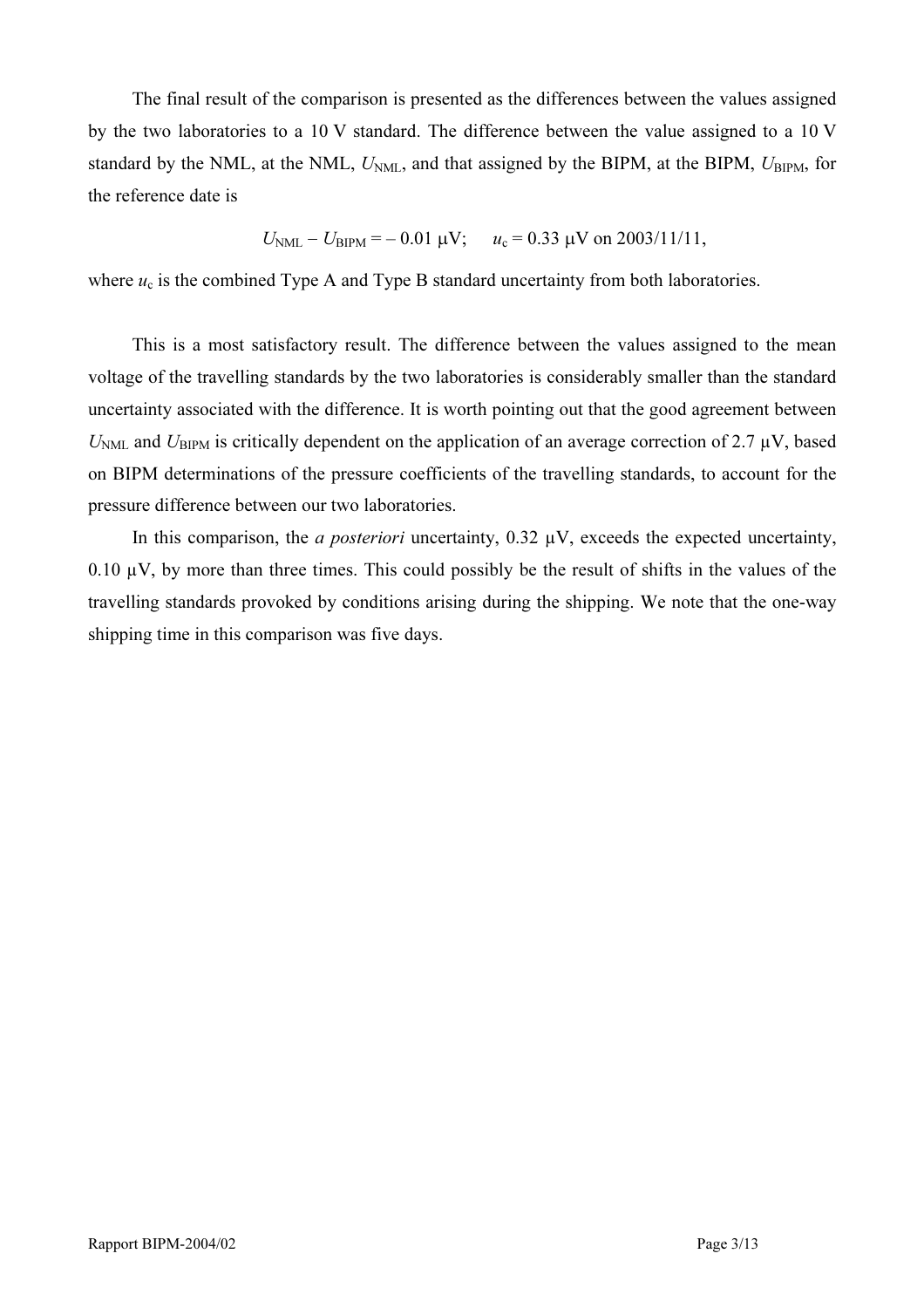$U_{\text{ZB}}/\mu\text{V}$ 





Figure 1. Voltage of Z BIPM A, Z BIPM B and Z BIPM C as a function of time, with linear least-squares fits to the measurements of the BIPM.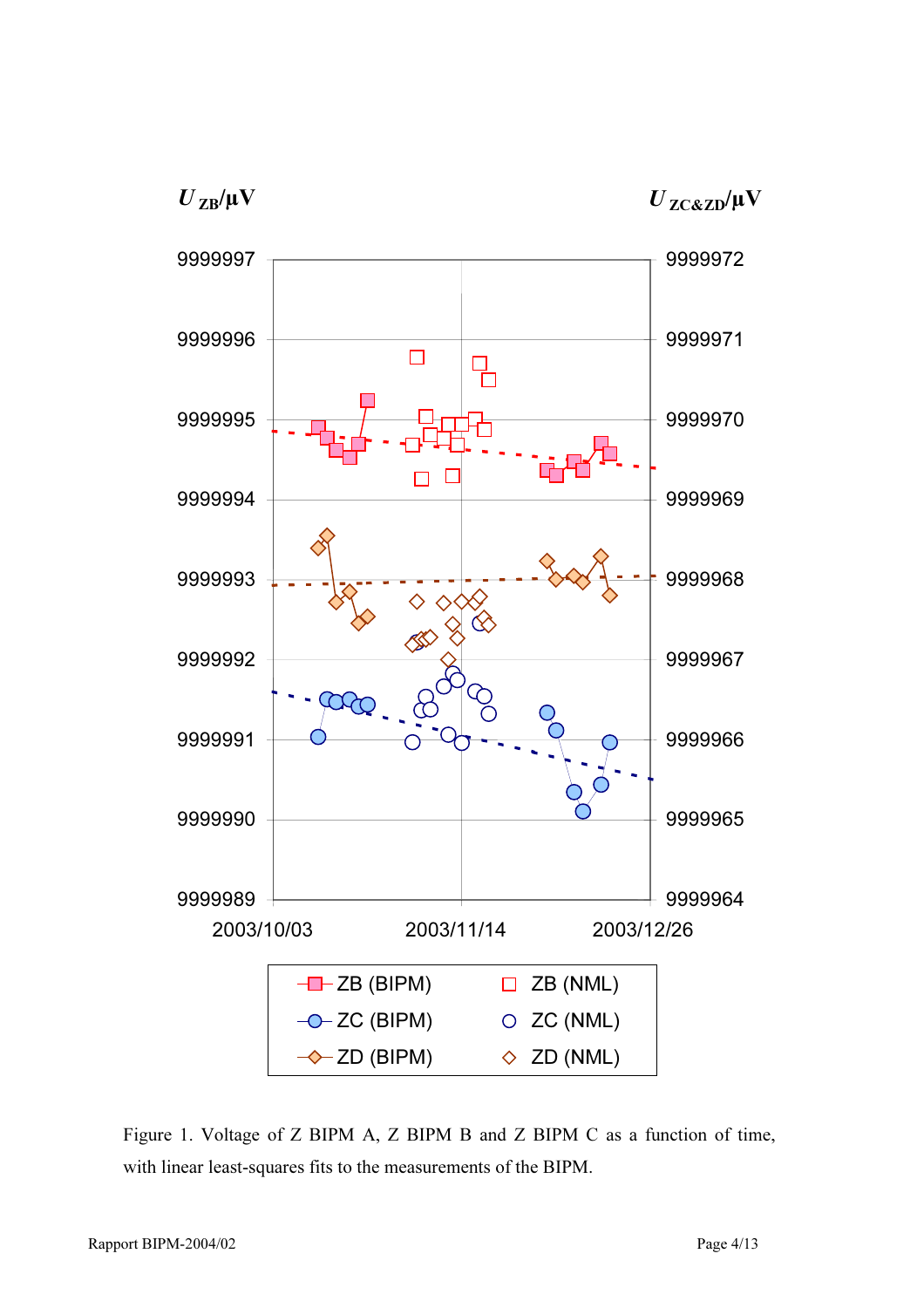Table 1. Results of the CSIR-NML(South Africa)/BIPM bilateral comparison of 10 V standards using three Zener travelling standards: reference date  $2003/11/11$ . Uncertainties are 1  $\sigma$  estimates.

The uncorrelated uncertainty is  $w = [r^2 + r^2 + r^2]^{1/2}$ , the expected transfer uncertainty is  $x = [w_B^{-2} + w_C^{-2} + w_D^{-2}]^{-1/2}$ , and the correlated uncertainty is  $y = [s^2 + u^2]^{1/2}$ .

|                |                                                                                                 | <b>Z BIPM B</b> | <b>Z BIPM C</b> | <b>Z BIPM D</b> |                  |
|----------------|-------------------------------------------------------------------------------------------------|-----------------|-----------------|-----------------|------------------|
| $\mathbf{1}$   | CSIR-NML (South Africa) $(U_Z - 10V)/\mu V$                                                     | $-5.05$         | $-33.45$        | $-32.55$        |                  |
| $\overline{2}$ | type A uncertainty/ $\mu$ V                                                                     | 0.12            | 0.12            | 0.10            | $\mathcal{V}$    |
| $\overline{3}$ | equipment uncertainty/ $\mu$ V                                                                  |                 | 0.06            |                 | S                |
| $\overline{4}$ | <b>BIPM</b><br>$(U_Z - 10V)/\mu V$                                                              | $-5.35$         | $-33.91$        | $-32.01$        |                  |
| 5              | type A uncertainty/ $\mu$ V                                                                     | 0.10            | 0.10            | 0.10            | t                |
| 6              | equipment uncertainty/ $\mu$ V                                                                  |                 | 0.01            |                 | $\boldsymbol{u}$ |
| $\overline{7}$ | uncertainty related to the corrections for the<br>pressure and temperature differences/ $\mu$ V | 0.11            | 0.11            | 0.08            | $\mathcal V$     |
| 8              | $(U_{Z>NML}-U_{ZBIPM})/\mu V$                                                                   | 0.31            | 0.46            | $-0.53$         |                  |
| 9              | uncorrelated uncertainty/ $\mu$ V                                                               | 0.19            | 0.19            | 0.16            | $\mathcal W$     |
| 10             | $\langle U_{NML} - U_{\text{BIPM}} \rangle / \mu V$                                             |                 | $-0.01$         |                 |                  |
| 11             | expected transfer uncertainty/ $\mu$ V                                                          |                 | 0.10            |                 | $\mathcal{X}$    |
| 12             | $\sigma_{WM}$ of difference for three Zeners/ $\mu$ V                                           |                 | 0.32            |                 |                  |
| 13             | correlated uncertainty/ $\mu$ V                                                                 |                 | 0.07            |                 | $\mathcal{V}$    |
| 14             | comparison total uncertainty/ $\mu$ V                                                           |                 | 0.33            |                 |                  |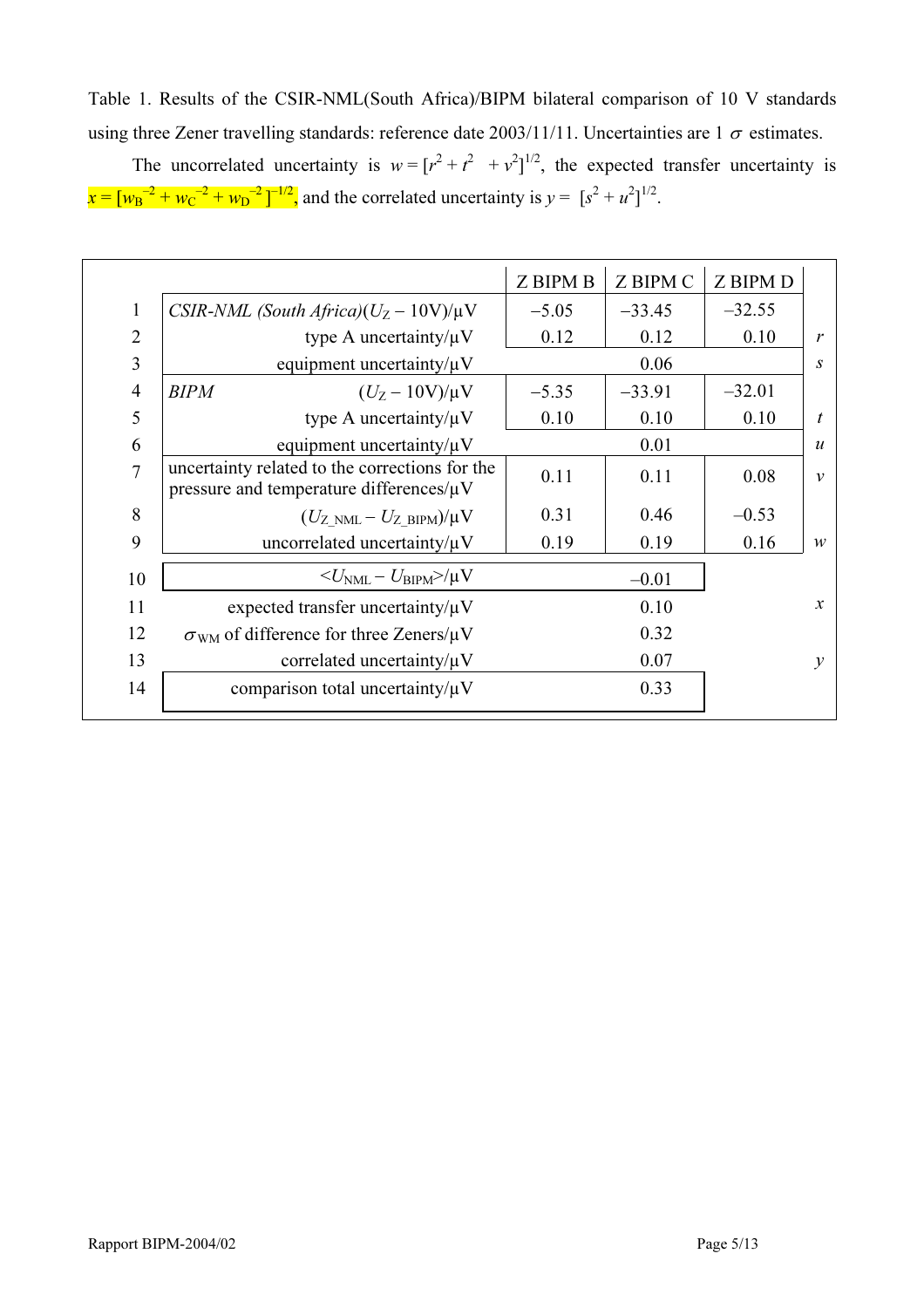Table 2. Estimated standard uncertainties for Zener calibrations with the BIPM equipment.

|                                         | Uncertainty/nV |
|-----------------------------------------|----------------|
| thermal electromotive forces            |                |
| detector / electromagnetic interference | 0.5            |
| leakage resistance                      | 0.3            |
| frequency                               | 0.3            |
| pressure correction                     |                |
| temperature correction                  |                |
|                                         |                |
| tota                                    |                |

Table 3. Estimated standard uncertainties for Zener calibrations with the CSIR-NML equipment.

|                                         | Uncertainty/nV |
|-----------------------------------------|----------------|
| thermal electromotive forces            |                |
| detector / electromagnetic interference | 42.3           |
| leakage resistance                      | 6.1            |
| frequency                               | 7.7            |
| pressure correction                     | 43             |
| temperature correction                  | 18             |
|                                         |                |
| total                                   | 64 2           |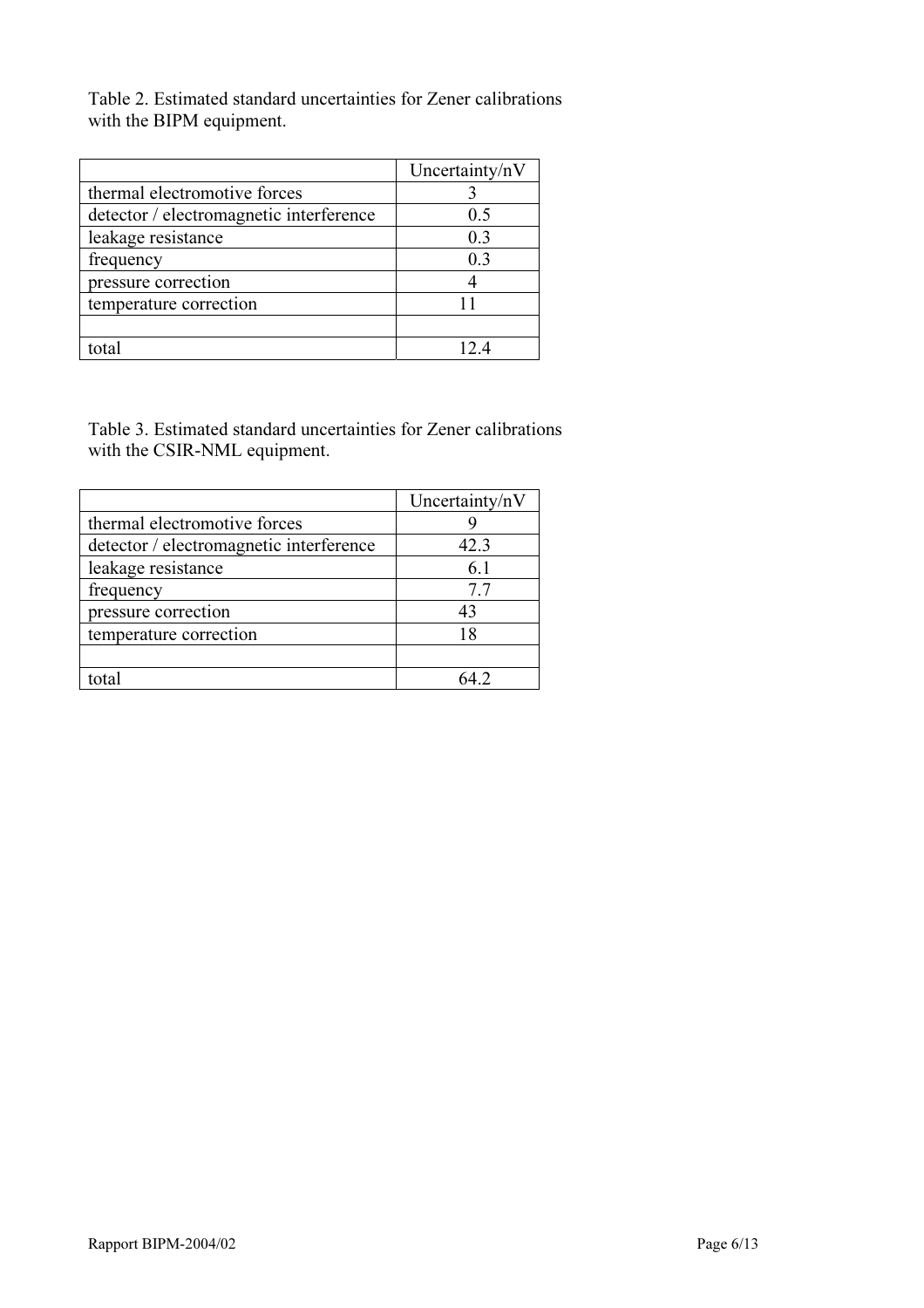## Appendix A

## Bilateral Comparison of 1.018 V Standards between the CSIR-NML (South Africa) and the BIPM, October to December 2003

At the same time as the formal, declared key comparison described in the first part of this report, an informal comparison of the 1.018 V voltage reference standards of the BIPM and the National Metrology Laboratory (CSIR-NML), Pretoria, South Africa, was also carried out, using the same three BIPM 732B Zener diode-based travelling standards, Z BIPM B, Z BIPM C and Z BIPM D. Both the NML and the BIPM measurements of the travelling standards were carried out by direct comparison with the Josephson effect standard. Results of all measurements were corrected for the dependence of the output voltages on ambient temperature and pressure.

Figure A1 shows the measured values obtained for the three standards by the two laboratories. As already observed at the BIPM in the months preceding the comparison (Fig. A2), the 1.018 V output of Z BIPM D changed because of the pressure change during shipping. For this reason, the results of this Zener were not used for computing the comparison results. The BIPM values and uncertainties, and those of the NML are calculated for the reference date from linear least-squares fits to all data from each laboratory.

Table A1 lists the results of the comparison and the component uncertainty contributions for the comparison CSIR-NML/BIPM. Experience has shown that flicker or 1/f noise dominates the stability characteristics of Zener diode standards and it is not appropriate to use the standard deviation divided by the square root of the number of observations to characterize the dispersion of measured values. For the present standards, the relative value of the flicker floor voltage is about 1 part in  $10^8$ .

In estimating the uncertainty we have calculated the *a priori* uncertainty based on all known sources except that associated with the stability of the standards when transported. We compare this with the *a posteriori* uncertainty estimated by the standard deviation of the weighted mean of the results from the two travelling standards. With only two travelling standards, the uncertainty of the standard deviation of the mean is comparable to the value of the standard deviation of the mean itself. If the a posteriori uncertainty is significantly different from the a priori uncertainty, we assume that a standard has changed in an unusual way and we use the larger of these two estimates in calculating the final uncertainty.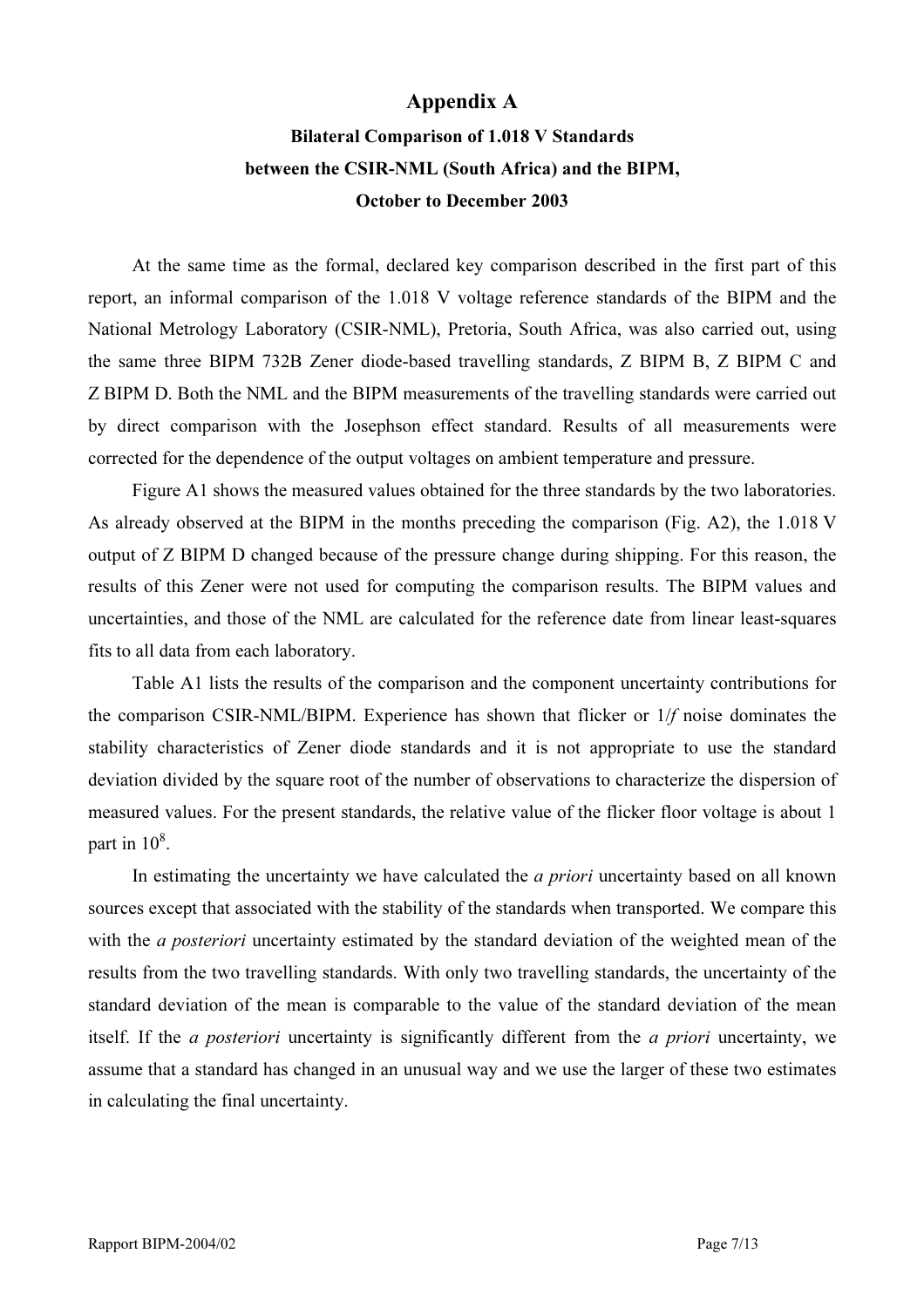In Table A1, the following elements are listed:

(1) the predicted value  $U<sub>NML</sub>$  of each Zener, computed using a linear least squares fit to all of the data from the CSIR-NML and referenced to the mean date of the NML's measurements;

(2) the Type A uncertainty due to the instability of the Zener, computed as the standard uncertainty of the value predicted by the linear drift model, or as an estimate of the 1/f noise voltage level;

(3) the uncertainty component arising from the measuring equipment of the CSIR-NML: this uncertainty is completely correlated between the different Zeners used for a comparison;

(4-6) the corresponding quantities for the BIPM referenced to the mean date of the NML's measurements;

(7) the uncertainty due to the combined effects of the uncertainties of the pressure and temperature coefficients and to the difference of the mean pressures and temperatures in the participating laboratories; although the same equipment is used to measure the coefficients for all Zeners, the uncertainty is dominated by the Type A uncertainty of each Zener, so that the final uncertainty can be considered as uncorrelated among the different Zeners used in a comparison;

(8) the difference ( $U_{\text{NML}} - U_{\text{BIPM}}$ ) for each Zener;

(9) the uncorrelated part of the uncertainty;

(10) the result of the comparison, which is the weighted mean of the differences of the calibration results for the different standards, using as weights the reciprocal of the square of the uncorrelated part of the uncertainty components for each travelling standard;

(11 and 12) the uncertainty of the transfer, estimated by the following two methods: (11) the a priori uncertainty, which is the expected uncertainty from the different Zeners, taking into account only the uncorrelated uncertainties of the individual results; (12) the a posteriori uncertainty, which is the standard deviation of the weighted mean of the different results;

(13) the correlated part of the uncertainty; and

(14) the total uncertainty of the comparison, which is the root sum square of the correlated part of the uncertainty and of the larger of  $(11)$  and  $(12)$ .

Table A2 summarizes the uncertainties due to the BIPM measuring equipment.

Table A3 summarizes the uncertainties due to the CSIR-NML measuring equipment.

In the NML measurements, the thermal EMFs are compensated up to the terminals on the "measuring head". Those are connected either in the "normal" or in the "reversed" polarity in order to take into account the thermal EMFs in the leads to the Zener. From Fig. A2 it can be seen that not only are the values of these thermal EMFs significant (up to  $0.1 \mu V$ ), but also that they change by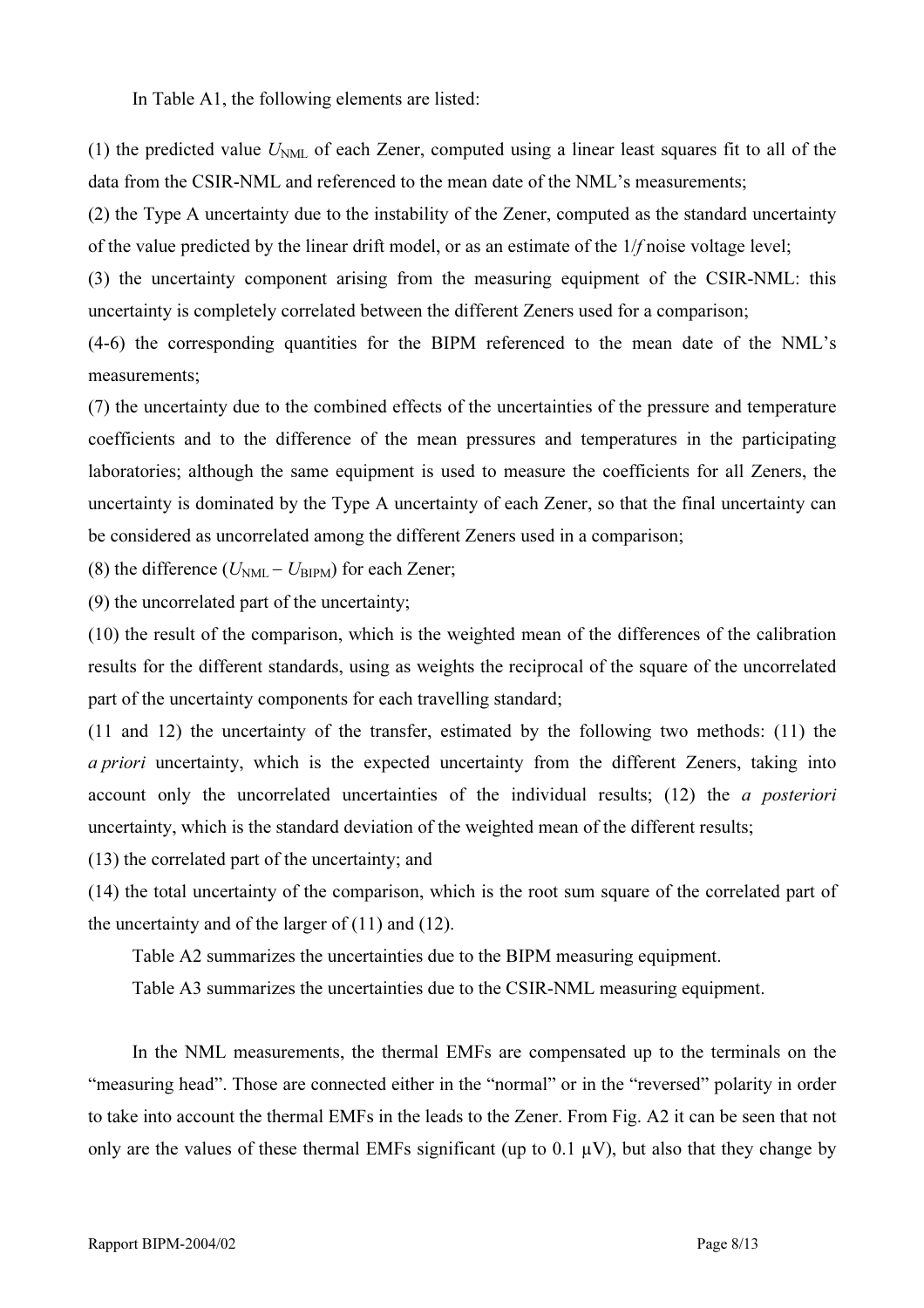significant amounts from day to day. Eliminating this problem would significantly reduce the dispersion of the NML results.

The final results of the comparison are presented as the differences between the values assigned by the two laboratories to a 1.018 V standard. The difference between the value assigned to a 1.018 V standard by the NML, at the NML,  $U_{NML}$ , and that assigned by the BIPM, at the BIPM,  $U_{\text{BIPM}}$ , for the reference date is

$$
U_{\text{NML}} - U_{\text{BIPM}} = -0.003 \, \mu\text{V}; \quad u_c = 0.044 \, \mu\text{V}
$$
 on 2003/11/11,

where  $u_c$  is the combined Type A and Type B standard uncertainty from both laboratories.

This is a satisfactory result. The difference between the values assigned to the mean voltage of the travelling standards by the two laboratories is less than the standard uncertainty associated with the difference.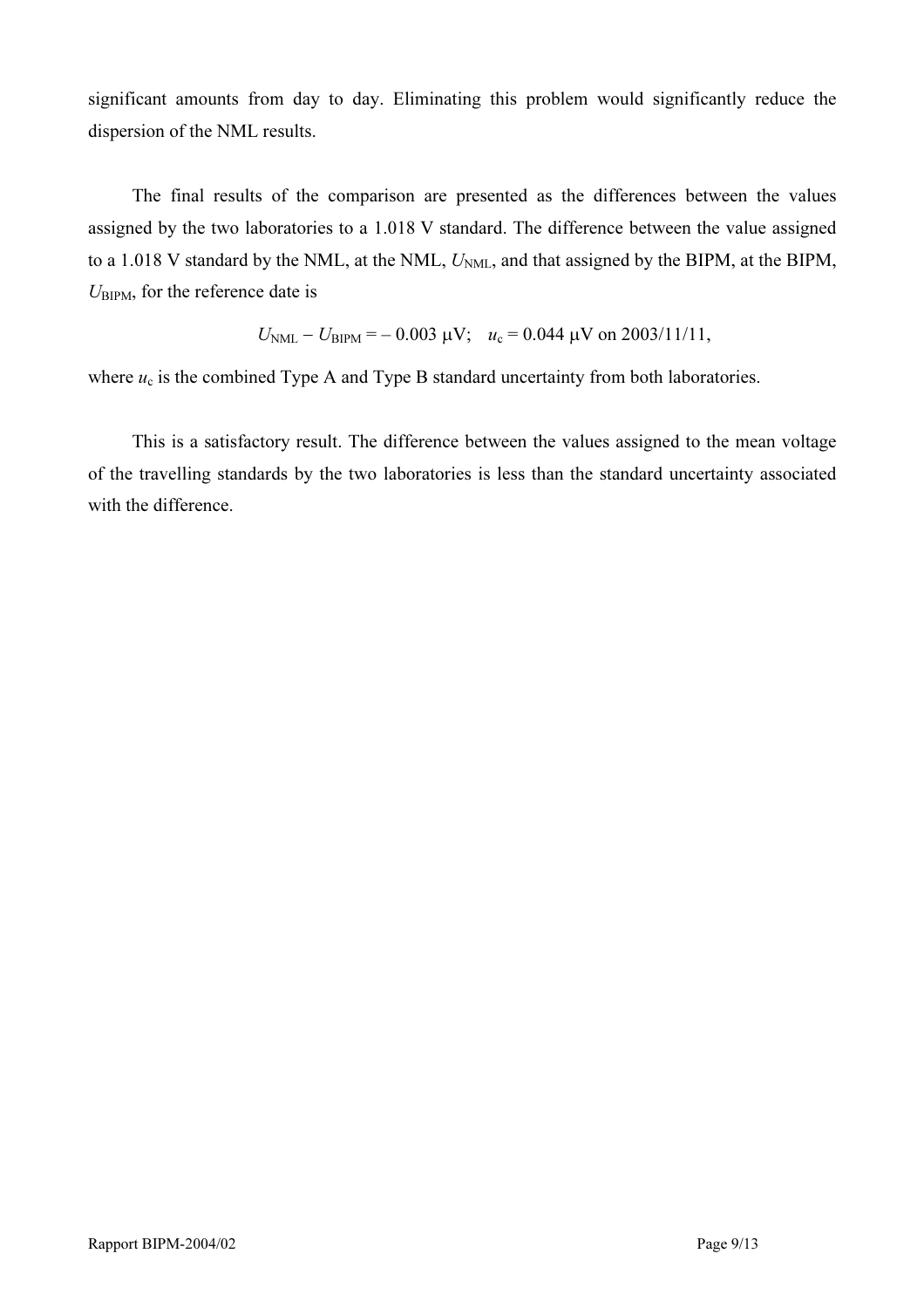$dU_{Z}/\mu V$ 



Figure A1. Voltage of Z BIPM B, Z BIPM C and Z BIPM D at 1.018 V (arbitrary origin) as a function of time, with linear least-squares fit to the measurements of the BIPM. The "+" in diamonds representing the NML data are for the measurements made with the Zeners connected in the normal polarity; the empty diamonds correspond to measurements made with the Zeners in reverse polarity.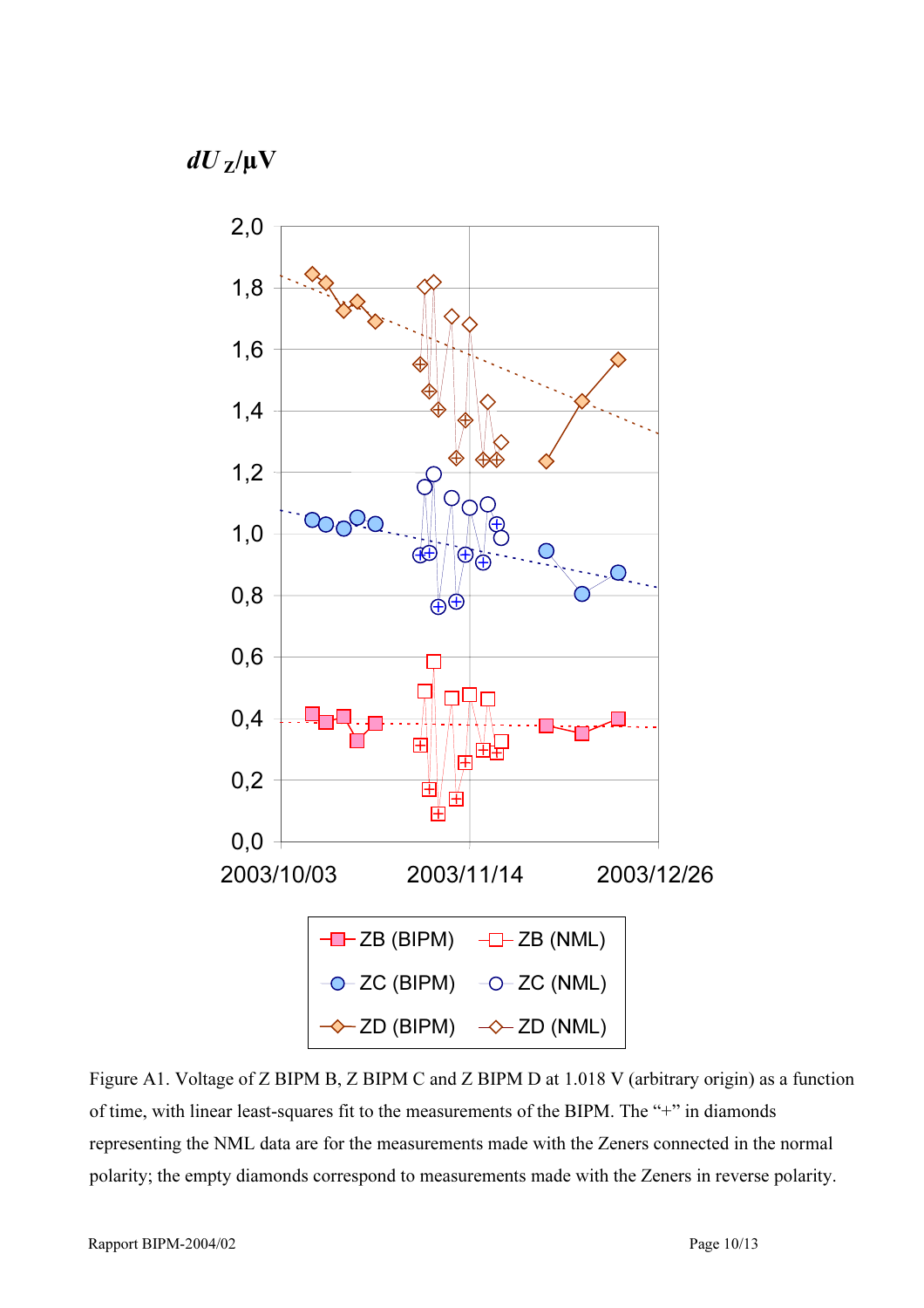

Figure A2. Voltage of Z BIPM D at 1.018 V and 10 V measured by the BIPM and the NML as a function of time. Each time the Zener was subjected to a large pressure change, the 1.018 V output was significantly modified whereas at 10 V no change was observed.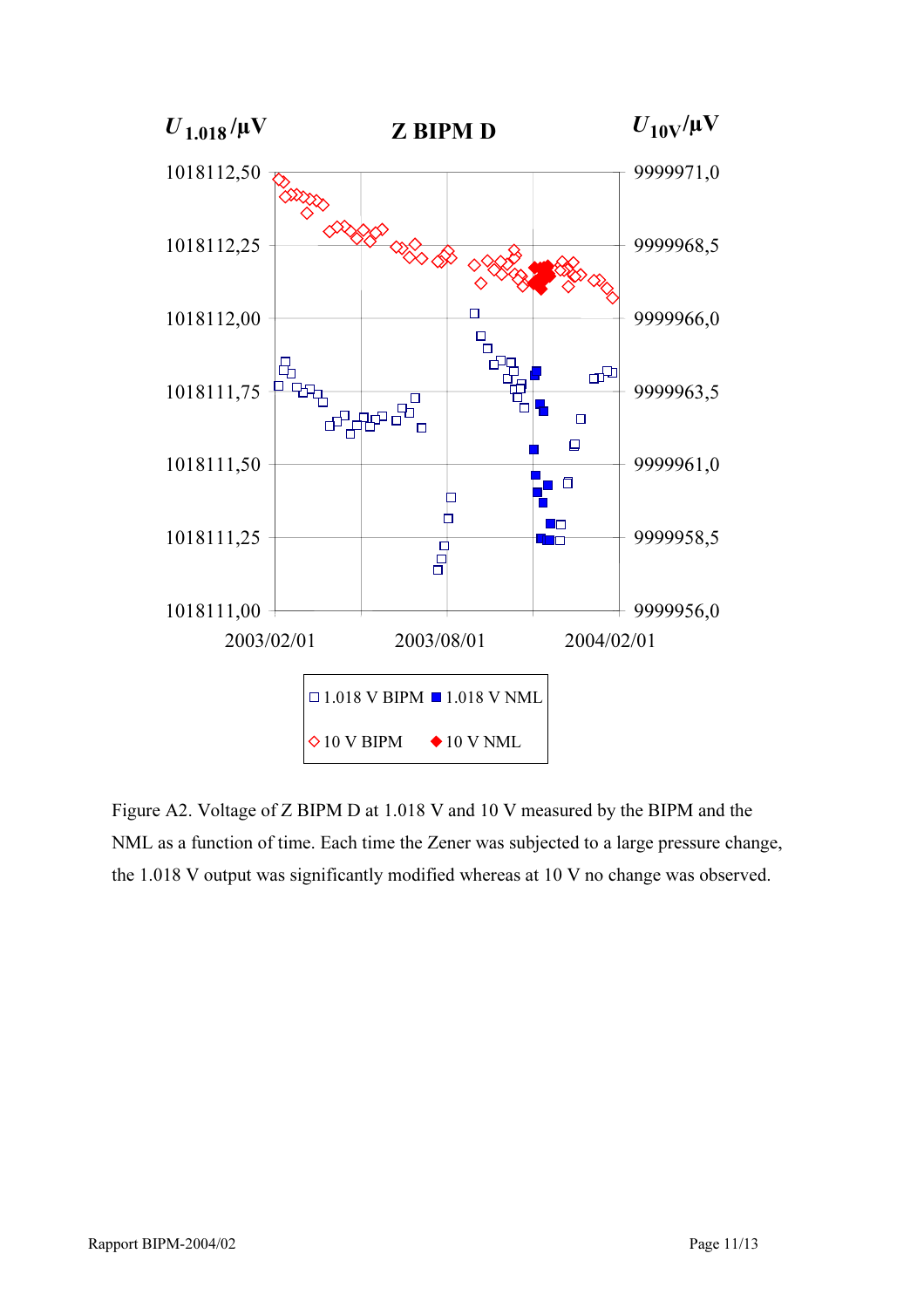Table A1. Results of the CSIR-NML(South Africa)/BIPM bilateral comparison of 1.018 V standards using two Zener travelling standards (the results of Z BIPM D, given in italics are not taken into account): reference date 2003/11/11. Uncertainties are 1  $\sigma$  estimates.

| The uncorrelated uncertainty is $w = [r^2 + r^2 + r^2]^{1/2}$ , the expected transfer uncertainty is |  |  |  |  |  |
|------------------------------------------------------------------------------------------------------|--|--|--|--|--|
| $x = [w_B^{-2} + w_C^{-2}]^{-1/2}$ , and the correlated uncertainty is $y = [s^2 + u^2]^{1/2}$ .     |  |  |  |  |  |

|                |                                                                                                 | <b>Z BIPM B</b> | Z BIPM C | Z BIPM D |                  |
|----------------|-------------------------------------------------------------------------------------------------|-----------------|----------|----------|------------------|
| 1              | CSIR-NML (South Africa) $(U_Z - 1.018V)/\mu V$                                                  | 125.036         | 120.294  | 111.481  |                  |
| $\overline{2}$ | type A uncertainty/ $\mu$ V                                                                     | 0.044           | 0.039    | 0.048    | $\mathbf{r}$     |
| 3              | equipment uncertainty/ $\mu$ V                                                                  |                 | 0.018    |          | S                |
| $\overline{4}$ | <b>BIPM</b><br>$(U_Z - 1.018V)/\mu V$                                                           | 125.080         | 120.259  | 111.598  |                  |
| 5              | type A uncertainty/ $\mu$ V                                                                     | 0.011           | 0.014    | 0.046    | $\boldsymbol{t}$ |
| 6              | equipment uncertainty/ $\mu$ V                                                                  | 0.005           |          |          | $\boldsymbol{u}$ |
| 7              | uncertainty related to the corrections for the<br>pressure and temperature differences/ $\mu$ V | 0.010           | 0.014    | 0.009    | $\mathcal{V}$    |
| 8              | $(U_{Z>NML}-U_{ZBIPM})/\mu V$                                                                   | $-0.045$        | 0.035    |          |                  |
| 9              | uncorrelated uncertainty/ $\mu$ V                                                               | 0.046<br>0.044  |          | 0.068    | W                |
| 10             | $\langle U_{\rm NML} - U_{\rm BIPM} \rangle / \mu V$                                            |                 | $-0.003$ |          |                  |
| 11             | expected transfer uncertainty/ $\mu$ V                                                          | 0.032           |          |          | $\mathcal{X}$    |
| 12             | $\sigma_{WM}$ of difference for three Zeners/ $\mu$ V                                           | 0.040           |          |          |                  |
| 13             | correlated uncertainty/ $\mu$ V                                                                 | 0.019           |          |          | $\mathcal{V}$    |
| 14             | comparison total uncertainty/ $\mu$ V                                                           | 0.044           |          |          |                  |